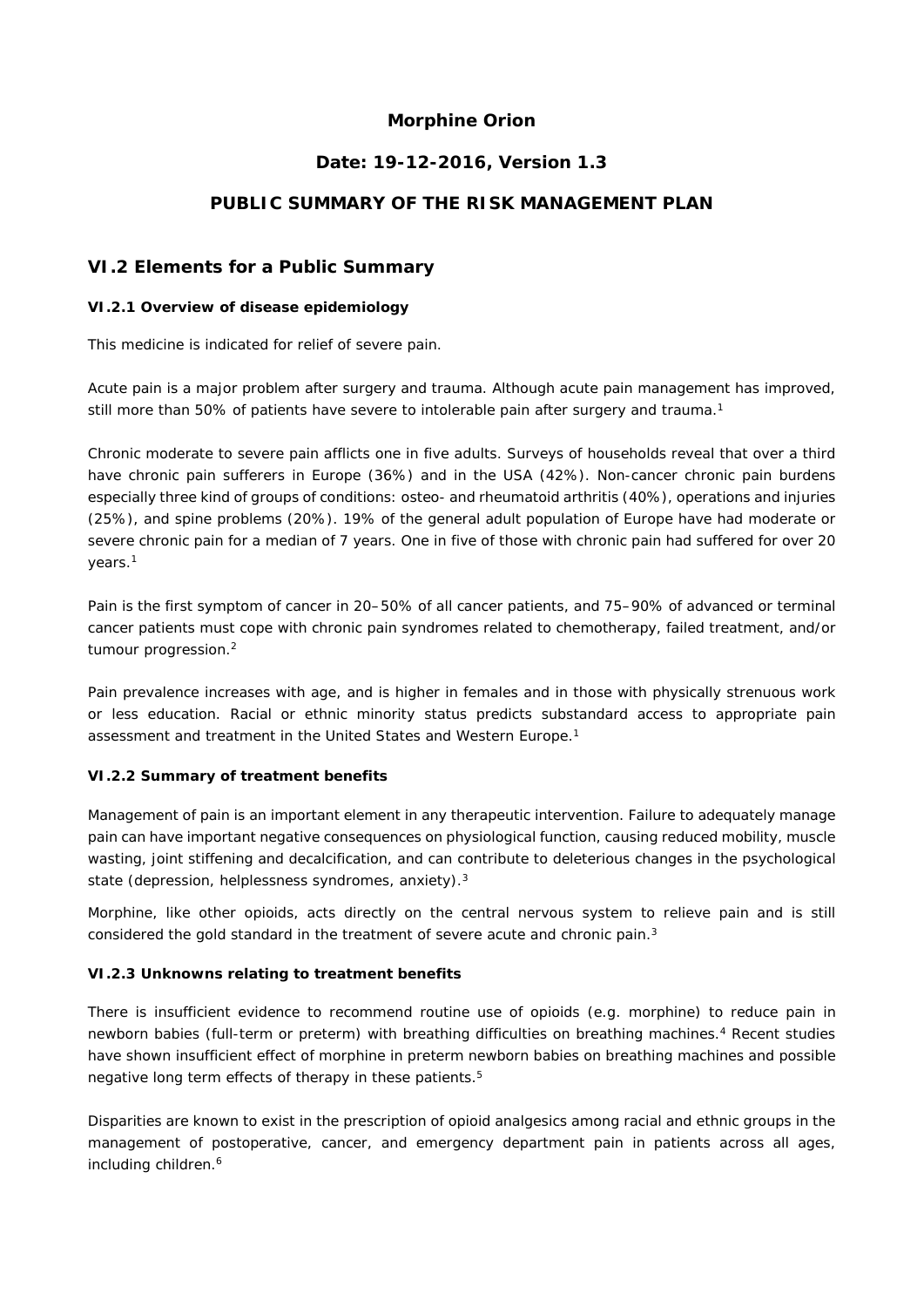# *VI.2.4 Summary of safety concerns*

# **Important identified risks**

| <b>Risk</b>                                                          | What is known                                                                                                                                                                                                                                                                                                                                                                                                                                                                                                               | Preventability                                                                                                                                                                                                                                                                                                                                                                                                        |
|----------------------------------------------------------------------|-----------------------------------------------------------------------------------------------------------------------------------------------------------------------------------------------------------------------------------------------------------------------------------------------------------------------------------------------------------------------------------------------------------------------------------------------------------------------------------------------------------------------------|-----------------------------------------------------------------------------------------------------------------------------------------------------------------------------------------------------------------------------------------------------------------------------------------------------------------------------------------------------------------------------------------------------------------------|
| Abnormally slow and shallow<br>breathing (Respiratory<br>depression) | Respiratory depression is known<br>side effect of morphine, which<br>may affect up to 1 from 100<br>patients. Morphine may cause<br>breathing impairment by acting<br>on the breathing centre in brain.<br>The respiratory depressive effect<br>is dose dependent and rarely<br>constitutes any clinical problem.<br>The risk is higher when<br>therapeutic dose is exceeded or<br>patient already has breathing<br>disorders.                                                                                              | Respiratory depression may be<br>prevented by close dose<br>monitoring and avoiding of use<br>in high risk groups: Morphine<br>Orion should not be used in<br>conditions with much mucous in<br>the airways or in reduced<br>breathability.                                                                                                                                                                           |
| Hepatic impairment (Liver<br>disease)                                | In case of acute liver disease a<br>rapid deterioration of liver<br>function is observed when<br>morphine is used. There are<br>many factors leading to the<br>development of this condition,<br>like intoxications (drug<br>overdose, food toxins, alcohol<br>and chemicals), adverse drug<br>reactions, viral infections etc.<br>The early sign of acute liver<br>disease is jaundice. Patients<br>with acute liver disease may<br>show signs of overdose including<br>coma due to weak morphine<br>elimination in liver. | Caution should be exercised and<br>the dosage initially reduced in<br>morphine treatment in patients<br>with hepatic impairment.<br>Morphine Orion must not be<br>used in acute liver disease.                                                                                                                                                                                                                        |
| Drug interactions                                                    | If Morphine Orion is taken<br>simultaneously with certain<br>other medicines, the effect of<br>treatment may be affected. The<br>effect of morphine is enhanced<br>by (causing e.g. impaired<br>respiratory function) in<br>concomitant use with<br>tranquilizers and sleeping pills,<br>medicines to treat depression<br>(eg. MAO inhibitors) and alcohol.<br>The effect of Morphine Orion<br>decreases when co-administered<br>with some other analgesics (eg.<br>buprenorphine). During                                  | Morphine Orion should not be<br>used in combination with<br>tranquilizers, sleeping pills and<br>alcohol. Tell your doctor or<br>pharmacist if you are taking,<br>have recently taken or might<br>take any other medicines.<br>During concomitant use with<br>certain medicines dose<br>adjustment and close monitoring<br>for any signs of central nervous<br>system or respiratory depression<br>may be considered. |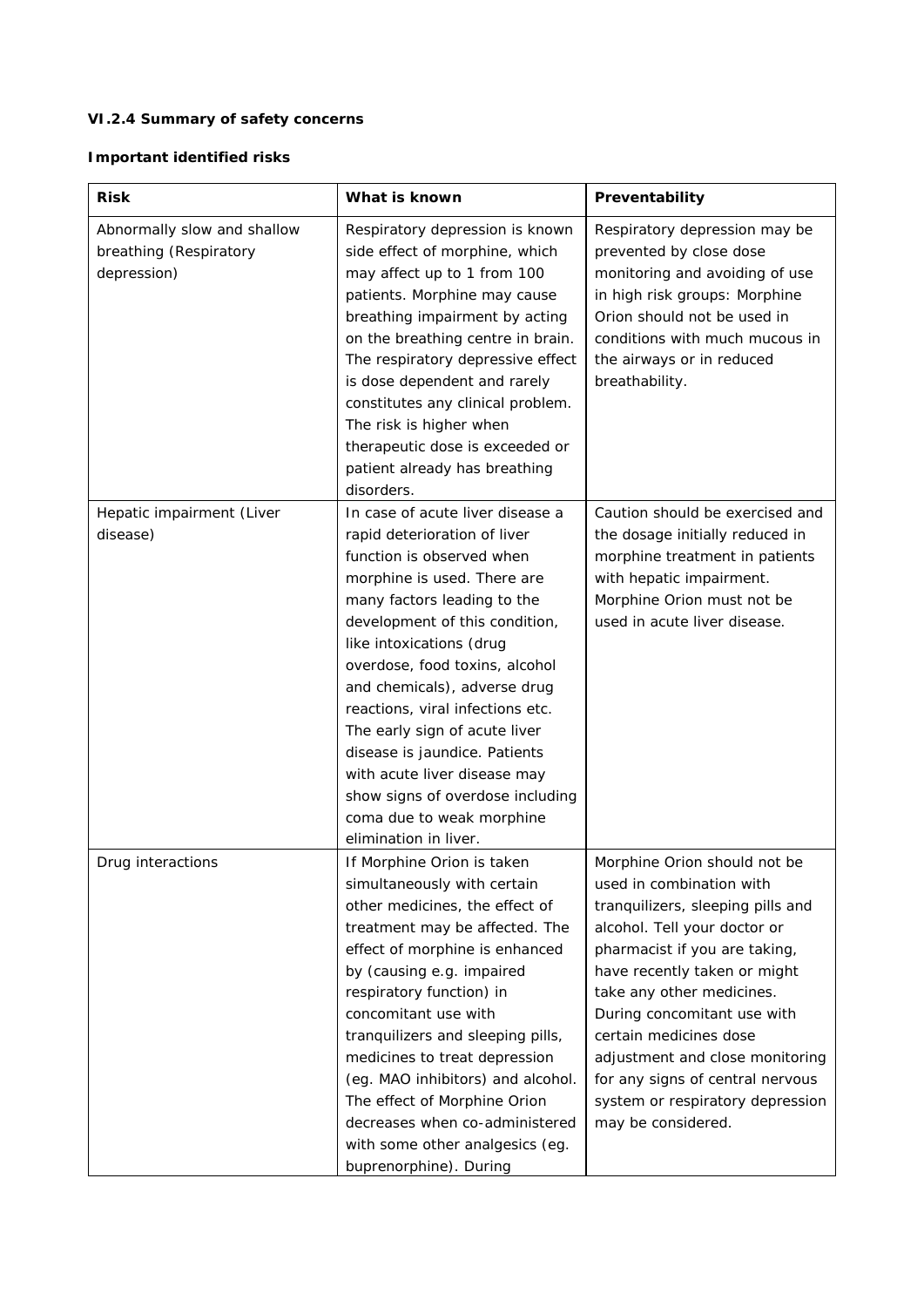| <b>Risk</b>                    | What is known                                                                                                                                                                                                                                                                                                                                                                                                                                                                                                                                                                                      | Preventability                                                                                                                                                                                                                                                            |
|--------------------------------|----------------------------------------------------------------------------------------------------------------------------------------------------------------------------------------------------------------------------------------------------------------------------------------------------------------------------------------------------------------------------------------------------------------------------------------------------------------------------------------------------------------------------------------------------------------------------------------------------|---------------------------------------------------------------------------------------------------------------------------------------------------------------------------------------------------------------------------------------------------------------------------|
|                                | concomitant therapy with<br>rifampicin, the dose of Morphine<br>Orion may need to be increased.                                                                                                                                                                                                                                                                                                                                                                                                                                                                                                    |                                                                                                                                                                                                                                                                           |
| Drug dependency                | Repeated use is associated with<br>the development of habituation.<br>It is characterized by an<br>overwhelming need to keep<br>taking the drug that is caused<br>by the physical requirement for<br>the drug in order to avoid<br>withdrawal symptoms and<br>behavioural features including<br>drug craving, compulsive use,<br>and strong tendency to relapse<br>after withdrawal. Although this<br>is less of a problem with<br>legitimate therapeutic use,<br>particularly for the treatment of<br>severe cancer pain, dependence<br>may develop rapidly when<br>morphine is regularly abused. | Drug dispensing should be<br>controlled, considering<br>precautions when prescribing<br>this medication, monitoring the<br>size and frequency of the dose,<br>and the duration of drug use.                                                                               |
| Renal impairment               | Impaired renal function can<br>affect the elimination on<br>morphine and cause<br>accumulation of morphine in the<br>body and thus overdose or<br>adverse reactions.                                                                                                                                                                                                                                                                                                                                                                                                                               | Morphine dosage in patients<br>with renal impairmet should be<br>assessed and reduced<br>individually.                                                                                                                                                                    |
| Overdose                       | If Morphine Orion is used in<br>certain patient groups like<br>patients with reduced liver or<br>kidney function, elderly, infants<br>or young children, morphine<br>may accumulate in the body<br>thus increasing the risk of<br>overdose.                                                                                                                                                                                                                                                                                                                                                        | Morphine should be used with<br>caution and the dosage assessed<br>individually in patients with<br>hepatic or renal impairment,<br>elderly, infants and young<br>children.                                                                                               |
| Use in pregnancy and lactation | If Morphine Orion is used long-<br>term or regularly during<br>pregnancy the newborn baby<br>may experience newly born<br>abstinence symptoms such as<br>seizures, irritability and<br>vomiting. Increased mortality<br>have also been observed. The<br>use of morphine during labour<br>may cause reduced respiratory<br>function in the newborn baby.<br>Morphine is excreted into breast<br>milk.                                                                                                                                                                                               | Morphine Orion should not be<br>used during pregnancy,<br>especially not during the third<br>trimester of pregnancy, unless<br>the benefit for the mother<br>outweighs the potential risk to<br>the foetus. Morphine Orion<br>should not be used when breast-<br>feeding. |